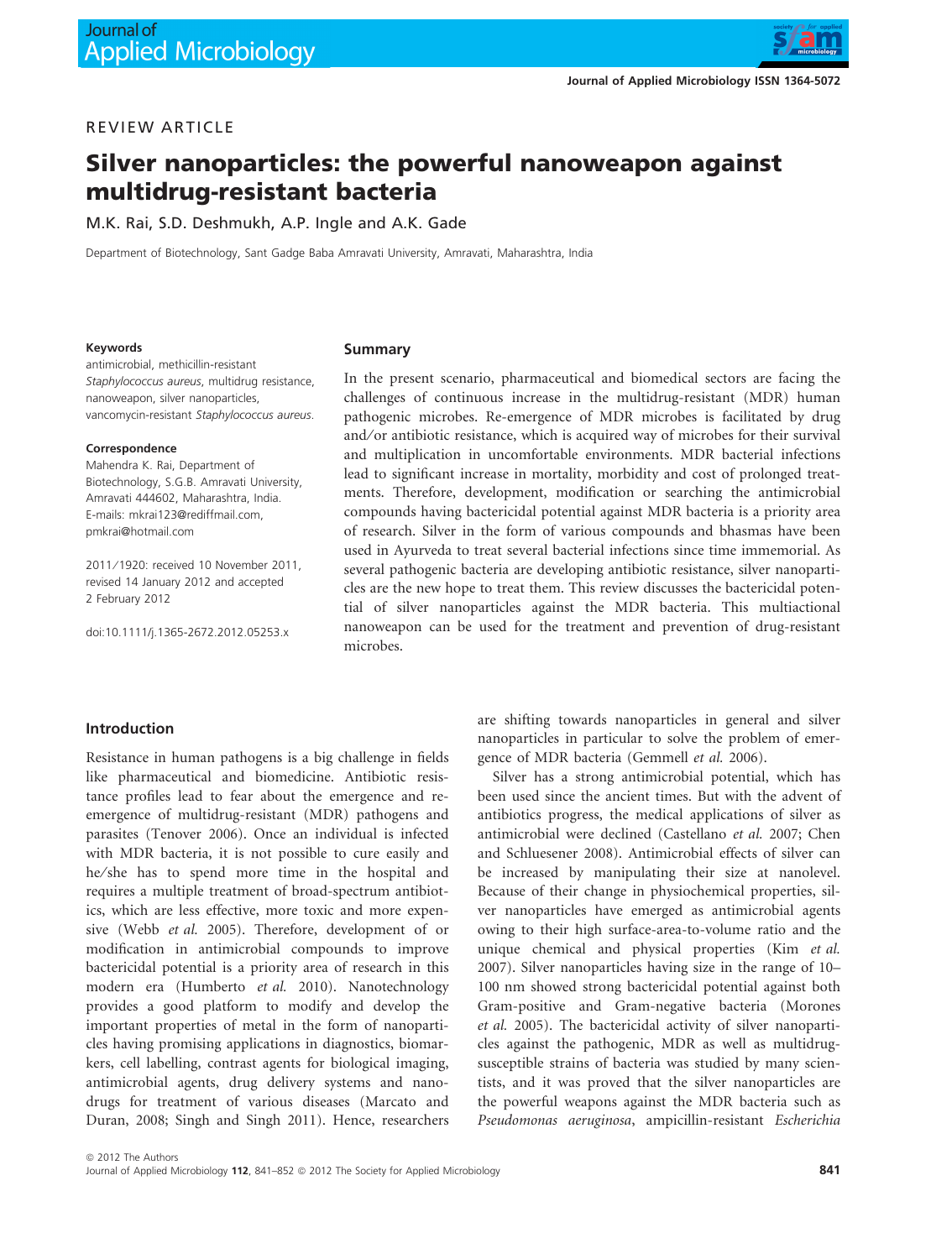coli, erythromycin-resistant Streptococcus pyogenes, methicillin-resistant Staphylococcus aureus (MRSA) and vancomycin-resistant Staphylococcus aureus (VRSA).

# Silver-based antimicrobials: prehistorical, historical and current status

Silver is a basic, rare and naturally occurring element, which is slightly harder than gold, very ductile and malleable, having the highest electrical and thermal conductivity with minimum contact resistance within all metals (Susan et al. 2009). Since the primeval times, silver has been used for making utensils, jewelery, dental alloy, photography, monetary currency, explosives, etc. (Chen and Schluesener 2008). Before the beginning of antibiotics therapy, silver was used for its antiseptic activity, specifically for the treatment for open wounds and burns (Moyer et al. 1965). Ancient people were much aware of the bactericidal properties of silver (Susan et al. 2009). The silver ions are highly reactive, and they bind to proteins followed by structural changes in the bacterial cell wall and nuclear membrane, which leads to cell distortion and death. Silver ions have capacity to inhibit the bacterial replication, by binding and denaturing bacterial DNA (Landsdown 2002; Castellano et al. 2007). Silver ions react with thiol group of proteins, followed by DNA condensation resulting in the cell death (Feng et al. 2000). Various types of silver compounds that are used as antimicrobials from ancient times include silver nitrate, silver sulfadiazine, silver zeolite, silver powder, silver oxide, silver chloride and silver cadmium powder.

# Silver nitrate (AgNO<sub>3</sub>)

Silver nitrate is the solid compound of silver and known by different names in different languages as 'Lunar caustic' (English), 'Lapis infernalis' (Latin) and 'Pierre infernale' (French). Silver nitrate was used for the treatment for venereal diseases, fistulae from salivary glands and bone and perianal abscesses in 1700s (Landsdown 2002). In the 19th century, silver nitrate was used to treat the burns, and it was believed that silver nitrate allows epithelization and promotes crust formation on the surface of wounds (Castellano et al. 2007). In 1881, silver nitrate eye drops was used by Carl S. F. Crede to cure ophthalmia neonatorum; later, B. Crede designed silver-impregnated dressings for skin grafting (Landsdown 2002).

In 1884, aqueous silver nitrate drops were used to prevent the transmission of Neisseria gonorrhoeae from infected mothers to children during childbirth (Silvestry-Rodriguez et al. 2007). Silver nitrate in the form of  $0.5\%$ solution was used for the treatment for burns, stating that this solution have strong bactericidal potential against Staph. aureus, Ps. aeruginosa and E. coli and does not interfere with epidermal proliferation (Bellinger and Conway 1970).

## Silver sulfadiazine (AgSD)

It is the combination of silver with sulfadiazine, generally used as a 1% water-soluble cream, which is a broadspectrum bactericidal. It is used especially for the treatment of burn wounds. Its mode of action is membrane-damaging by binding to cell components including DNA (Atiyeh et al. 2007) and transcription inhibition by binding to the base pairs in DNA helix (Maple et al. 1992; Mcdonnell and Russell 1999). Silver sulfadiazine cream was prepared for the treatment of burns, which also demonstrated strong antibacterial potential against E. coli, Staph. aureus, Klebsiella sp. and Pseudomonas sp.

# Silver zeolite

Silver zeolite is a complex made up of alkaline earth metal and crystal aluminosilicate, partially replaced by silver ions using ion exchange phenomenon. In Japan, ceramics have silver zeolite coat, having bactericidal properties that protect the products, and are used in food preservation, disinfection of medical products and decontamination of materials (Kawahara et al. 2000; Matsumura et al. 2003). Matsumura et al. (2003) suggested two possible modes of action of silver zeolite: (i) when bacterial cells come in contact with silver zeolite, cells take in silver ions, which ultimately damage the bacterial cell; and (ii) generation of reactive oxygen species, by which inhibition of respiratory enzyme takes place with the help of silver ions leads to bacterial cell damaging.

### Nanoparticles

The nanosize of material results in specific physicochemical characteristics different than those of the bulk materials or larger particles. This effect is mainly credited to high surface-area-to-volume ratio, which results in increased reactivity; hence, the nanoscale materials are more advantageous than their bulk materials. The metallic nanoparticles such as copper, titanium, magnesium, zinc, gold and alginate have a strong bactericidal potential owing to their large surface-area-to-volume ratio (Gu et al. 2003; Ahmad et al. 2005). Among all, silver nanoparticles have proved to be the most effective antimicrobial agent against bacteria, viruses and other eukaryotic micro-organisms (Gong et al. 2007).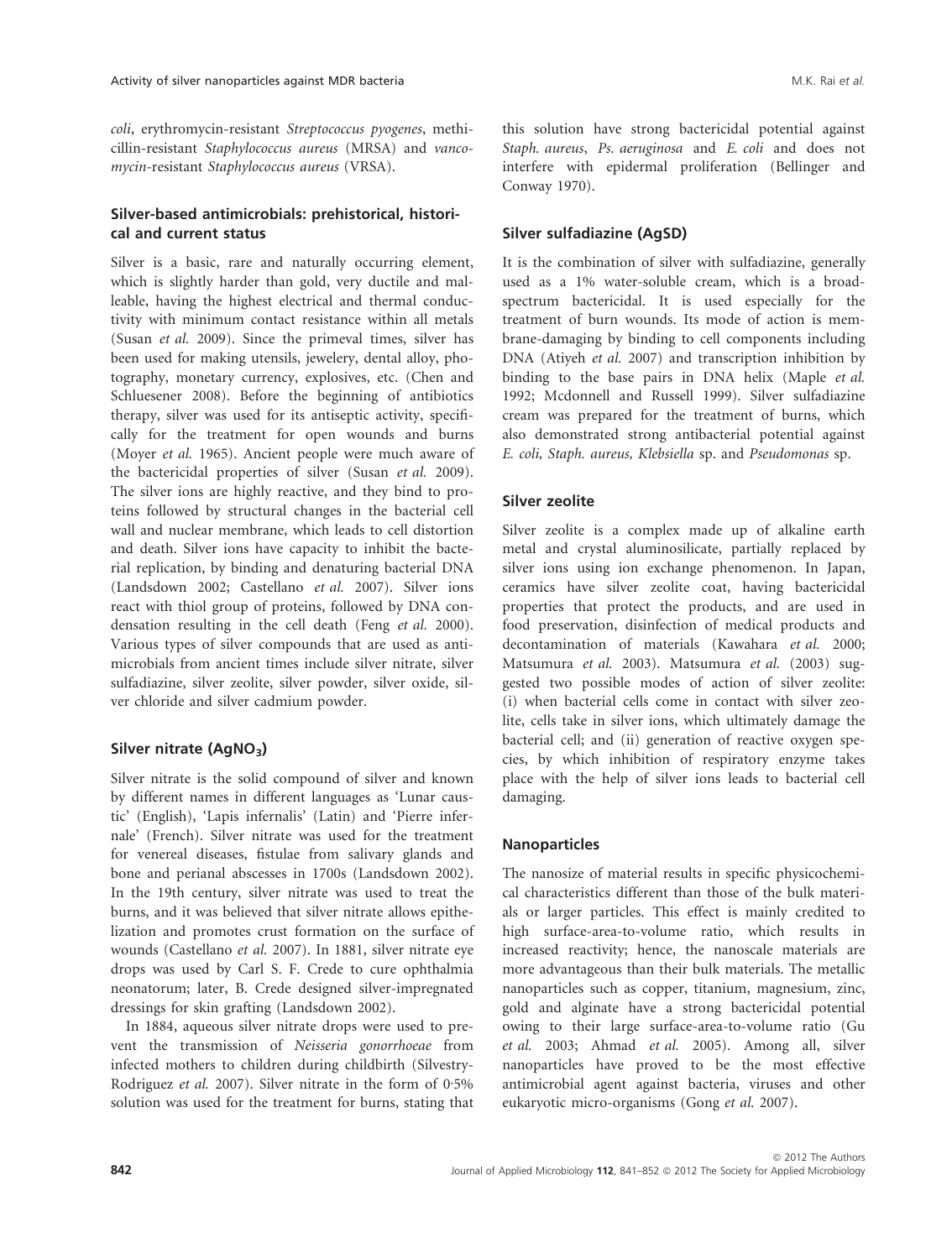## Silver nanoparticles

Silver nanoparticles of size smaller than 100 nm contain about 10 000–15 000 silver atoms (Oberdorster et al. 2005; Warheit et al. 2007). They are prepared by engineering the metallic silver into ultrafine particles by numerous physical methods, which include spark discharging, electrochemical reduction, solution irradiation and cryochemical synthesis (Chen and Schluesener 2008). Similarly, chemical and biological methods can be used for the synthesis of silver nanoparticles. The silver nanoparticles exhibit important physicochemical properties, such as pH-dependent partitioning to solid and dissolved particulate matter, and biological activities, when compared with the regular metal (Lok et al. 2006; Pal et al. 2007). Since the ancient time, silver nanoparticles have emerged as antimicrobial agents owing to their high surface-area-to-volume ratio and the unique chemical and physical properties (Morones et al. 2005; Kim et al. 2007).

Silver nanoparticles have important biological properties as follows: they are effective bactericidal agents against broad spectrum of bacteria, including antibioticresistant strains (Percival et al. 2007), fast-acting fungicide against common fungi including Aspergillus, Candida and Saccharomyces. Silver nanoparticles of 5– 20 nm diameter can inhibit HIV-1 virus replication. (Sun et al. 2005; Humberto et al. 2010). These can not only alter the expression proteinases, which are important in inflammatory and repair processes, but also suppress tumour necrosis factor (TNF), interleukin (IL)-12 and IL-1b and induce apoptosis of inflammatory cells (Bhol et al. 2004). Moreover, silver nanoparticles are also responsible for cytokine modulation in wound healing (Tian et al. 2007) and inhibition of the biofilm formation.

# Silver nanoparticles: the broad spectrum of antimicrobials

Bactericidal efficacy of silver nanoparticles was investigated by many researchers and their effective potential against broad range of microbes was proved (Table 1), including antibiotic-resistant bacteria. Silver nanoparticles are also termed as new-generation of antimicrobials (Rai et al. 2009). The group of researchers actively proved the bactericidal potential of silver nanoparticles. Feng et al. (2000) reported the bactericidal potential of silver ions against Staph. aureus and E. coli. Sondi and Salopek-Sondi (2007) also demonstrated bactericidal activity of silver nanoparticles against E. coli as a model for Gramnegative bacteria. They observed formation of aggregates composed of silver nanoparticles and dead bacterial cells in the SEM analysis by performing the TEM analysis and

EDAX study, concluded that silver nanoparticles interact with the building elements of the bacterial cell membrane, leading to cell damage.

Yamanaka et al. (2005) investigated the bactericidal potential of silver ions using E. coli as a model organism with the help of energy-filtering TEM and by studying two-dimensional electrophoresis and matrix-assisted laser desorption ionization/time-of-flight mass spectrometry (MALDI-TOF MS). From their study, it was confirmed that the silver ions penetrate into the bacterial cells and affect the ribosomal subunit protein and some enzymes important for the bacterial cell (Yamanaka et al. 2005). Baker et al. (2005) synthesized nanoparticles by inert gas condensation and co-condensation techniques and studied the antibacterial potential of nanoparticles against E. coli in liquid and solid media, concluding that the nanoparticles were cytotoxic to E. coli. In 2005, Morones et al. performed a study on bactericidal effect of silver nanoparticles of size 1–100 nm on Gram-negative bacteria E. coli. They analysed the interaction of silver nanoparticles with bacteria by growing the bacterial cells up to mid-log phase, measuring OD at 595 nm, studied the effect of different concentrations of silver on bacterial growth and observed that concentration more than 75  $\mu$ g ml<sup>-1</sup> was lethal for bacteria (Kim *et al.* 2007).

De'Souza studied the antimicrobial activity of 19 antibiotics in combination with the silver–water dispersion solution (15-nm-diameter silver nanoparticle clusters containing silver ions produced by an electrocolloidal silver process). They found that the MDR E. coli, Staph. aureus, Salmonella typhi, Shigella flexneri and Bacillus subtilis are susceptible to amoxicillin and clindamycin. Interestingly, the combination of silver–water dispersion and amoxicillin or clindamycin showed an additive effect on Staph. aureus 6538 P strain, Salm. typhi, Sh. flexneri and B. subtilis, while combination of silver–water dispersion and amoxicillin showed antagonistic effect with methicillin-resistant Staph. aureus strain (MRSA) (De Souza et al. 2006).

Duran et al. (2007) synthesized silver nanoparticles using fungus Fusarium oxysporum, studied bactericidal activities of silver nanoparticles by incorporating them on textile fabric and confirmed them with the help of spectroscopic techniques scanning electron microscopy (SEM) and energy-dispersive spectroscopy. They reported that the cotton fabrics impregnated with silver nanoparticles possess efficient and strong bactericidal potential. Polyvinyl alcohol nanofibres impregnated with silver nanoparticles have strong and efficient antibacterial potential against E. coli and Staph. aureus, and its use in wound dressings was recommended and tested (Jun et al. 2007). Shahverdi et al. (2007) studied the effect of silver nanoparticles and antibiotics combination on the bacteria. They synthesized the silver nanoparticles using Klebsiella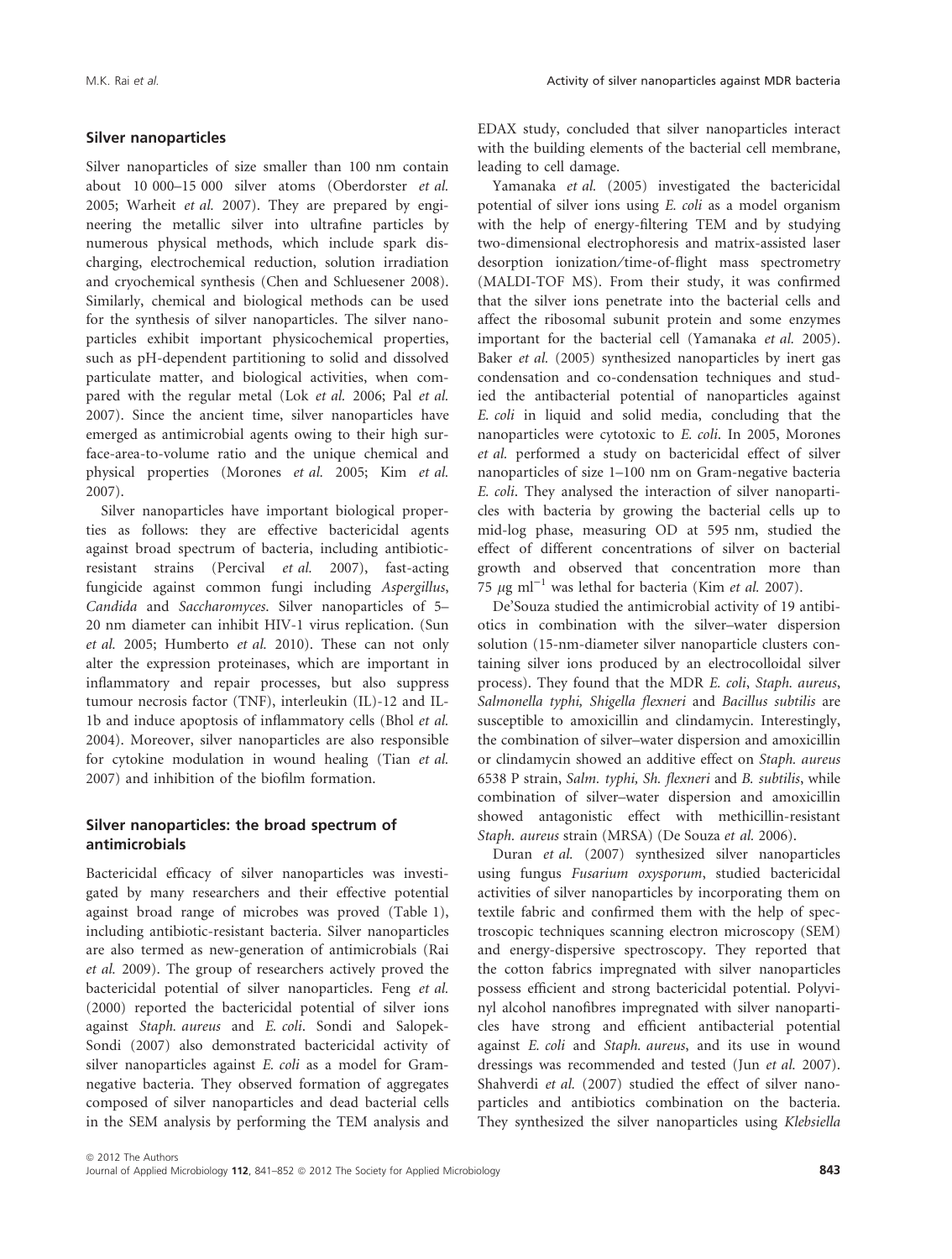| S. No. | Different forms of silver                                                                                   | Target organisms                                                                                     | References                                    |
|--------|-------------------------------------------------------------------------------------------------------------|------------------------------------------------------------------------------------------------------|-----------------------------------------------|
| 1.     | Silver ions                                                                                                 | Staphylococcus aureus and<br>Escherichia coli                                                        | Feng et al. (2000)                            |
| 2.     | Silver nitrate                                                                                              | Periodontal pathogens                                                                                | Spacciapoli et al. (2001)                     |
| 3.     | Silver zeolite                                                                                              | E. coli                                                                                              | Matsumura et al. (2003)                       |
| 4.     | Silver nanoparticles                                                                                        | E. coli                                                                                              | Sondi and Salopek (2007)<br>Pal et al. (2007) |
| 5.     | Silver ions                                                                                                 | RNA viruses                                                                                          | Butkus et al. (2004)                          |
| 6.     | Silver nanoparticles                                                                                        | E. coli, Vibrio cholerae,<br>Pseudomonas aeruginosa and Salmonella typhus                            | Morones et al. (2005)                         |
| 7.     | Silver nanoparticles                                                                                        | E. coli in liquid and solid medium                                                                   | Baker et al. (2005)                           |
| 8.     | Silver ions                                                                                                 | E. coli                                                                                              | Yamanaka et al. (2005)                        |
| 9.     | Silver nanoparticles                                                                                        | Staph. aureus and E. coli                                                                            | Shahverdi et al. (2007)                       |
| 10.    | Super paramagnetic silver nanoparticles,<br>bifunctional Fe <sub>3</sub> O <sub>4</sub> , @Ag nanoparticles | E. coli, Bacillus subtilis and<br>Staphylococcus epidermidis                                         | Gong et al. (2007)                            |
| 11.    | Nanofibres impregnated silver nanoparticles                                                                 | E. coli and Staph. aureus                                                                            | Jun et al. (2007)                             |
| 12.    | Silver nanoparticles on cotton Fabrics                                                                      | Staph. aureus                                                                                        | Duran et al. (2007)                           |
| 13.    | Silver nanoparticles impregnated on the<br>wound dressing                                                   | E. coli and Staph. aureus                                                                            | Maneerung et al. (2008)                       |
| 14.    | Silver nanoparticles                                                                                        | E. coli, Salmonella typhi, Staphylococcus<br>epidermidis Staph. aureus                               | Ingle et al. (2008)                           |
| 15.    | Silver nanoparticles                                                                                        | Phoma glomerata, Phoma herbarum,<br>Fusarium semitectum, Trichoderma sp.<br>and Candida albicans     | Gajbhiye et al. (2009)                        |
| 16.    | Silver nanoparticles                                                                                        | E. coli, Staph. aureus and Ps. aeruginosa                                                            | Birla et al. (2009)                           |
| 17.    | Silver nanoparticles                                                                                        | E. coli and Staph. aureus                                                                            | Gade et al. (2010)                            |
| 18.    | Silver nanoparticles                                                                                        | E. coli and Ps. aeruginosa                                                                           | Geethalakshmi and<br>Sarada (2010)            |
| 19.    | Silver nanoparticles                                                                                        | E. coli, Staph. aureus and Ps. aeruginosa                                                            | Bonde et al. (2011)                           |
| 20.    | Silver nanoparticles                                                                                        | Ps. aeruginosa, Staph. aureus, pathogenic<br>fungi Aspergillus flavus and Aspergillus niger          | Govindaraju et al. (2010)                     |
| 21.    | Silver nanoparticles                                                                                        | Staph. aureus, E. coli, Klebsiella pneumoniae,<br>B. subtilis, Enterococcus faecalis, Ps. aeruginosa | Namasivayam et al. (2011)                     |
| 22.    | Silver nanoparticles coated medical devices                                                                 | Staph. aureus and Streptococcus mutans                                                               | Ki-Young (2011)                               |
| 23.    | Bacterial cellulose-silver nanoparticles composite                                                          | E. coli and Staph. aureus                                                                            | Hernane et al. (2011)                         |

Table 1 Activity of silver nanoparticles against broad spectrum of bacteria

pneumoniae and evaluated their antimicrobial activity alone and in combination with the antibiotics such as penicillin G, amoxicillin, erythromycin, clindamycin and vancomycin against Staph. aureus and E. coli. They observed a significant increase in antibacterial activity of antibiotics in the presence of silver nanoparticles, and there was highest synergistic activity of nanoparticles with erythromycin against Staph. aureus (Shahverdi et al. 2007).

Synthesis of the silver nanoparticles by Fusarium acuminatum and study of the bactericidal efficiency of silver nanoparticles against four human pathogenic bacteria, viz. E. coli, Salm. typhi, Staphylococcus epidermidis and Staph. aureus, were carried out by Ingle et al. (2008). Mycogenic silver nanoparticles have bactericidal potential against each of the above bacterium, and the effect was  $1.5-2$  times stronger than that of pure silver ions. They found the maximum antibacterial activity of silver nanoparticles against Staph. aureus, followed by Staph.

epidermidis and Salm. typhi and the minimum by E. coli. Silver nanoparticles impregnated with bacterial cellulose providing their antimicrobial activity against E. coli and Staph. aureus were reported by Maneerung et al. (2008). Extracellular synthesis of silver nanoparticles from Phoma glomerata and study of its bactericidal efficacy against E. coli, Staph. aureus and Ps. aeruginosa were carried out by Birla et al. (2009). The authors studied the antibacterial activity of silver nanoparticles in combination with antibiotics against E. coli, Staph. aureus and Ps. aeruginosa. The authors found that silver nanoparticles in combination with antibiotics showed strong antibacterial activity against the bacteria exhibiting resistance to various antibiotics and concluded that the biosynthesis route of nanoparticle synthesis is eco-friendly and these nanoparticles are the best solution for the increasing bacterial resistance against antibiotics.

Gajbhiye et al. (2009) carried out extracellular biosynthesis of silver nanoparticles using Alternaria alternata.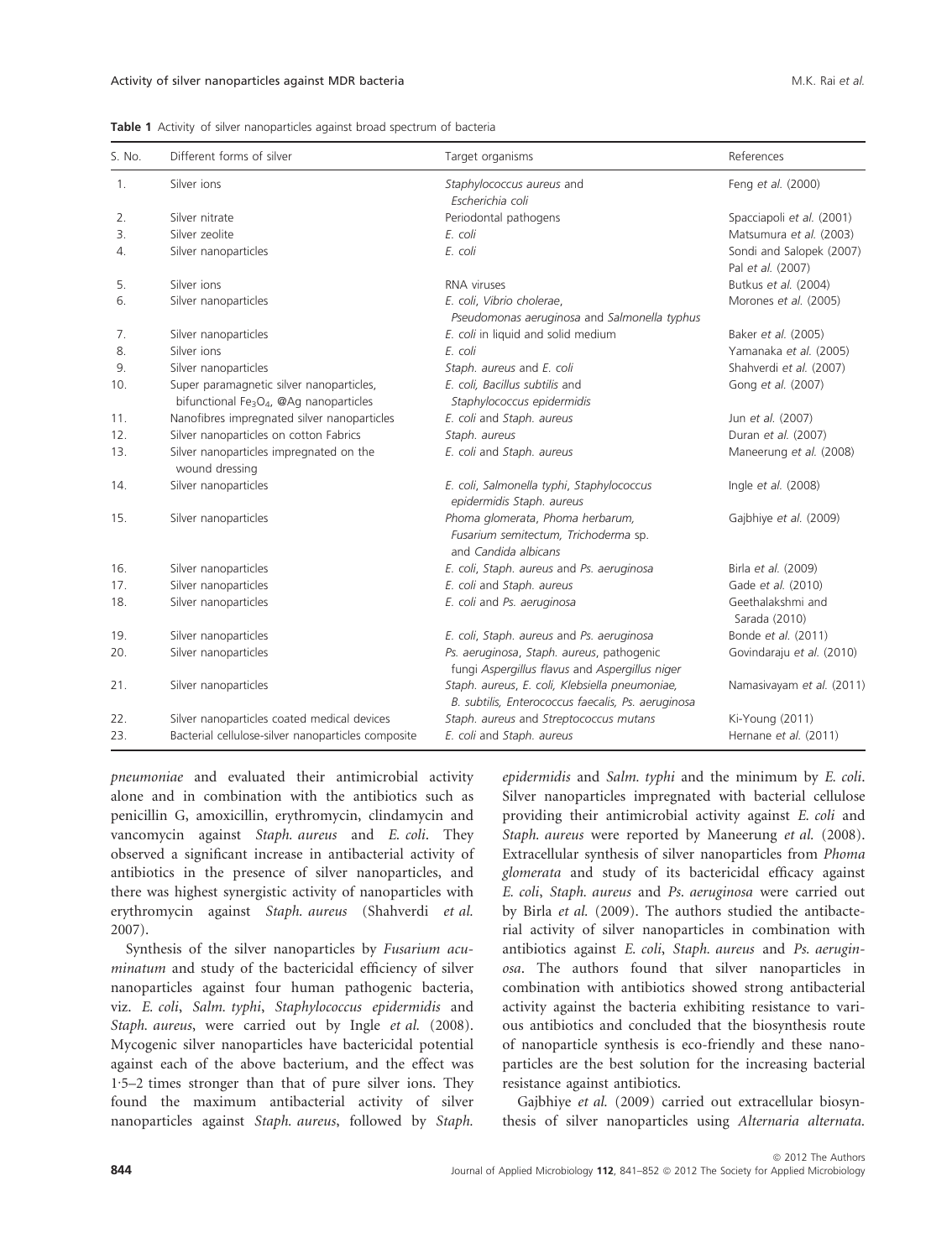The authors further studied the fungicidal activity of nanoparticles alone and in combination with commercially available antifungal agent fluconazole. They found that not only silver nanoparticles can inhibit the fungal growth, proving its antifungal properties, but also there was increase in the antifungal activity of fluconazole in combination with silver nanoparticles against the P. glomerata, Phoma herbarum, Fusarium semitectum, Trichoderma sp. and Candida albicans. Gade et al. (2010) synthesized silver nanoparticles from Opuntia ficus-indica and evaluated antibacterial activity of silver nanoparticles against E. coli and Staph. aureus. They found that the silver nanoparticles in combination with commercially available antibiotics demonstrated remarkable antibacterial activity.

Phytosynthesis of silver nanoparticles from the leaf extract of Murraya koenigii, an Indian curry leaf tree, was reported, and the bactericidal potential of synthesized nanoparticles singly and in combination with commercially available antibiotics gentamycin, ampicillin, tetracycline and streptomycin against the pathogenic bacteria, viz. E. coli, Staph. aureus and Ps. aeruginosa was studied (Bonde et al. 2012). They observed that silver nanoparticles in combination with gentamycin showed the maximum activity against *E. coli* with an increase in fold area 4.06. While tetracycline combination with nanoparticles showed maximum activity against Staph. aureus  $(2.16)$ , they concluded that activity of standard antibiotics was significantly increased in the presence of silver nanoparticles and that can be used against antibiotic-resistant pathogens effectively. Recently, antimicrobial activity of the silver nanoparticles of 19–23 nm size prepared from electrochemical synthesis in polyamide-hydroxyurethane media was investigated (Stefan et al. 2011). The antibacterial activity was tested by disc diffusion method against E. coli and Staph. aureus. They found that silver nanoparticles of size 23 nm at concentrations 5  $\mu$ g ml<sup>-1</sup> were strong bactericidal against Staph. aureus.

Knetsch et al. (2011) reviewed that if the surface of medical devices has a coating of silver nanoparticles, then it was helpful to prevent bacterial adhesion and subsequent biofilm formation on the medical devices. These nanoparticles can directly be coated and/or deposited directly on the device surface; where silver is slowly released from the surface and kills the bacterial population near it. Ki-Young (2011) prepared a combination of silver nanoparticles with tissue conditioner and tested its antibacterial activity against Staph. aureus, Streptococcus mutans and C. albicans. It was found that only  $0.1\%$  of silver nanoparticles combination with tissue conditioner showed bactericidal effect against two bacterial strains, Staph. aureus and Strep. mutans. There were no viable cells above 1.0% of silver nanoparticles. Tissue condi-

tioner with 0.5% silver nanoparticles had fungicidal potential when tested against C. albicans. There was no CFU observed above 2.0%. Namasivayam et al. (2011) reported the synthesis of silver nanoparticles mainly by using Candida glabrata and F. oxysporum. The authors evaluated these silver nanoparticles against drug-resistant pathogenic bacteria Staph. aureus, E. coli, Kl. pneumoniae, B. subtilis, Enterococcus faecalis and Ps. aeruginosa. They observed that the synthesized silver nanoparticles showed significant antibacterial activity against all the pathogenic bacteria (Table 1).

# Silver nanoparticles against multidrug-resistant bacteria

## Antibiotic resistance

The bacteria have powerful ability of developing resistance against antibiotics, which is the natural gift to them before the discovery and implementation of the penicillin in 1929 by Sir Alexander Fleming. However, in recent scenario, the bacterial resistance profile is continuously increasing and its control is the major challenge for scientists and researchers. World is facing a global problem of increase in the antibiotic resistance, owing to wide and often indiscriminate use of antibiotics and pesticides and related compounds in agriculture. Institute of Food Technology, England, defined the drug resistance as the 'temporary or permanent ability of a micro-organism and its progeny to remain viable and/or multiply under conditions that would destroy or inhibit other members of the strain'. Abraham and Chain (1940) reported that the drug resistance in bacteria was attributable to the presence of different kinds of enzyme in bacteria and also warned that the misuse of antibiotics could lead to the development of resistance and the propagation of mutant strains, resistant to antibiotics in the environments. Once the bacteria come into contact with antibiotic, but not killed by it, bacteria can develop resistance by adapting their cell structure or metabolism to destroy the antibiotic in future. Hence, bacterial exposure to antimicrobials are the opportunities for bacteria to acquire resistance. There are certain methods of acquiring resistance, which include genetic mutation, modification of present genetic material or gaining of new genetic material. Once resistance is acquired by bacteria, it can share, exchange and transfer vertically (to its progeny) or horizontally (to neighbouring bacteria) by transduction (bacteriophage-mediated transfer of DNA between two bacteria), transformation (DNA are taken up by bacteria from the external environment) or by conjugation (direct cell-to-cell contact to transfer DNA; Slonczewski and Foster, 2009).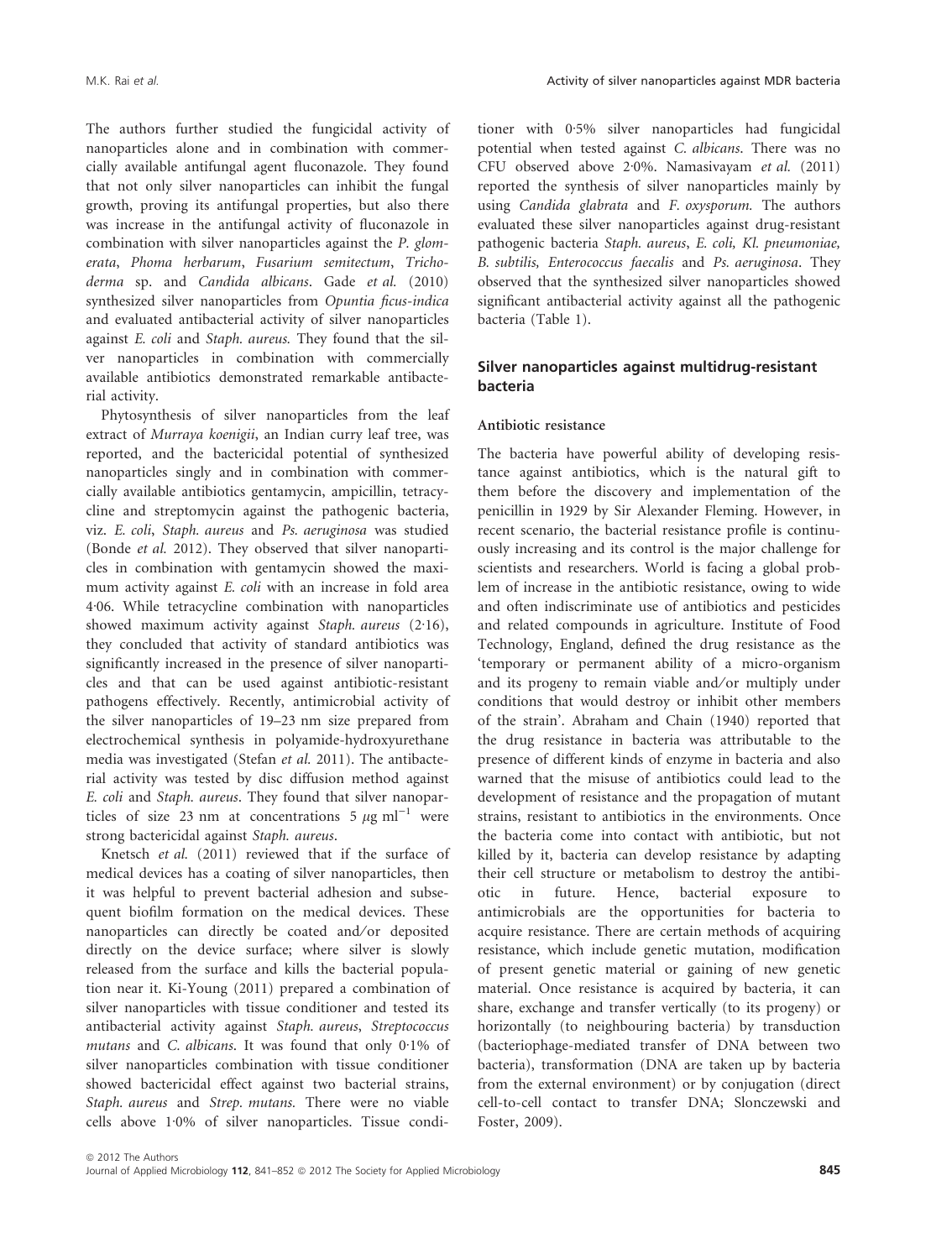## Mechanisms of antimicrobial action and resistance

Selective toxicity is an important feature of an ideal antimicrobial drug in which the drug is harmful only to the parasite without being harmful to the host. Targets of ideal antimicrobial agents are anatomic structures and ⁄ or biosynthetic functions present uniquely in micro-organisms rather than the host cell. Development of resistance to antimicrobial agents in bacteria is mediated by several mechanisms, which mainly include changes in bacterial cell wall permeability, removal of antimicrobial agents through efflux pumps of membrane, drug action site modification, antimicrobial agent's inactivation, etc. (Cebrian et al. 2003; Biyela et al. 2004).

The mechanisms of action and resistance of major categories of antimicrobial agents are described in Table 2.

# Silver nanoparticles' bactericidal effect against multidrug-resistant bacteria

Silver nanoparticles are used as effective antimicrobial agents. They have bactericidal potential against MDR organisms.

Panacek et al. (2006) synthesized silver nanoparticles by developing one-step protocol and evaluated their antimicrobial activity against Gram-positive and Gram-negative bacteria, including MDR strains such as MRSA. Colloidal silver nanoparticles were found to possess significant bactericidal potential against MRSA and Gram-positive and Gram-negative bacteria. According to Percival et al. (2007), silver nanoparticles can be used as effective broadspectrum antibacterial agents for Gram-negative and Gram-positive bacteria, including antibiotic-resistant bacteria. Gram-negative bacteria include members of the genera Acinetobacter, Escherichia, Pseudomonas, Salmonella and Vibrio. Gram-positive bacteria include Bacillus, Clostridium, Enterococcus, Listeria, Staphylococcus and Streptococcus. Antibiotic-resistant bacteria include methicillin- and vancomycin-resistant Staphylococcus aureus (MRSA and VRSA) and Enterococcus faecium, by preventing biofilm formation, which act as efficient barriers against antimicrobial agents and the host immune system to protect the bacterial colony. In a study of antibacterial activity of the silver nanoparticles against MRSA and non-MRSA, minimal inhibitory concentration (MIC) and minimal bactericidal concentration were evaluated in LB broth using nanoparticles of 100 nm (Ayala-Nunez et al. 2009). They observed the dose-dependent bactericidal activity of silver nanoparticles against MRSA and non-MRSA and

Table 2 Mechanisms of action and resistance of major categories of antimicrobial agents

| Antimicrobial group with examples                                                        | Mode of action                                                                                                                                                                       | Mechanism of resistance                                                                                                        | References                             |
|------------------------------------------------------------------------------------------|--------------------------------------------------------------------------------------------------------------------------------------------------------------------------------------|--------------------------------------------------------------------------------------------------------------------------------|----------------------------------------|
| 1. Beta-lactams monobactams,<br>cephalosporins, carbapenems                              | Inhibit petidoglycan layer<br>synthesis of cell wall                                                                                                                                 | Production of Beta lactamase to<br>destroy the Beta-lactams                                                                    | Poole (2004)                           |
| 2. Aminoglycosides streptomycin,<br>kanamycin, tobramycin, gentamicin                    | Inhibit bacterial protein<br>synthesis by binding<br>30S ribosomal subunits                                                                                                          | Antibiotic inactivation by plasmid-<br>and transposon encoded modifying<br>enzymes                                             | Kotra et al. (2000)                    |
| 3. Phenicols chloramphenicol<br>florfenicol                                              | Binds reversibly to the<br>teptidyltransferase<br>component of the 50S<br>ribosomal subunit prevent<br>the transpeptidation of<br>peptide chain elongation                           | Acquisition of plasmids encoding<br>chloramphenicol acetyltransferases<br>(CAT) and which enzymatically<br>inactivate the drug | Falagas et al. (2008)                  |
| 4. Sulfonamides and trimethoprim<br>prontosil, gantrisin, erythromycin-<br>sulfisoxazole | Act competitively inhibiting<br>bacterial modification of<br>para-aminobenzoic acid<br>into dihydrofolate thus<br>interfering with folic<br>acid metabolism                          | Owing to acquisition of plasmid that<br>encode a drug-resistant<br>dihydropteroate                                             | Chopra (2007)                          |
| 5. Tetracycline chlortetracycline<br>oxytetracycline, demeclocycline,<br>doxycycline     | Binds reversibly to the 30S<br>ribosomal subunits, which<br>blocks the access of<br>aminoacyl t-RNA to the<br>RNA-ribosome complex,<br>to prevent bacterial<br>polypeptide synthesis | Chromosomal mutations affecting<br>outer membrane permeability                                                                 | Chopra (2007)<br>Falagas et al. (2008) |
| 6. Quinolones/fluoroquinolones<br>nalidixic acid                                         | The target is DNA gyrase,<br>essential enzyme for<br>DNA replication                                                                                                                 | Target gene mutation and removal<br>by efflux pumps                                                                            | Hooper (2000)<br>Falagas et al. (2008) |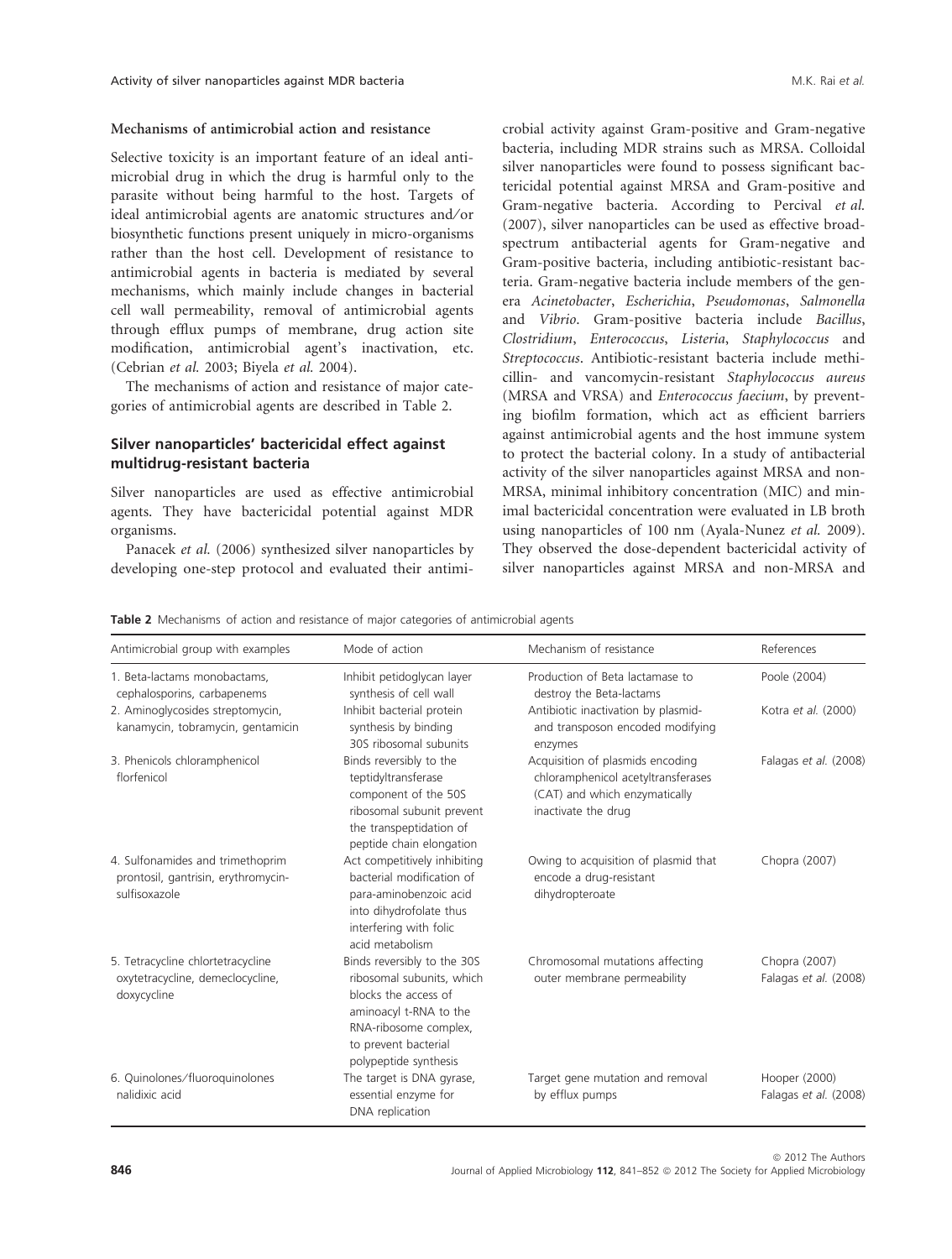found that both MRSA and non-MRSA were inhibited at concentrations over 1.35 mg ml<sup>-1</sup> when the inoculum was  $10^5$ -CFU ml<sup>-1</sup>. Silver nanoparticles for the treatment for dental caries were used by Espinosa-Cristobal et al. (2009). Because Strep. mutans is a causal organism of dental caries, they studied the antibacterial effect of silver nanoparticles of three different sizes and reported MIC. They confirmed that silver nanoparticles have strong bactericidal potential against Strep. mutans, and this potential is strong when the particle size is diminished.

Nanda and Saravanan (2009) reported the synthesis of silver nanoparticles by aqueous  $Ag<sup>+</sup>$  reduction with Staph. aureus. These silver nanoparticles were evaluated for their antimicrobial potential against *methicillin*resistant Staph. aureus, methicillin-resistant Staph. epidermidis (MRSE), Strep. pyogenes, Salm. typhi and Kl. pneumoniae. They reported the most bactericidal potential against methicillin-resistant Staph. aureus followed by methicillin-resistant Staph. epidermidis and Strep. pyogenes, but only moderate activity was observed against Salm. typhi and Kl. pneumoniae. The authors further reported effective antimicrobial activity of silver nanoparticles against the drug-resistant bacteria MRSA and MRSE, which showed maximum activity against MRSA, followed by MRSE. Humberto et al. (2010) determined the antibacterial effect of silver nanoparticles with different concentrations by using bacterial cell viability assay based on luciferase against the erythromycin-resistant Strep. pyogenes, ampicillin-resistant E. coli, MDR Ps. aeruginosa and drug-susceptible strains including Streptococcus sp., E. coli and Ps. aeruginosa. The silver nanoparticles of concentration between 30 and 100 mmol  $1^{-1}$  were found to be effective (Humberto et al. 2010). Ansari et al. (2011) also reported that silver nanoparticles in size range of 5– 10 nm showed both bacteriostatic and bactericidal effects against Staph. aureus, methicillin-sensitive Staph. aureus (MSSA) and MRSA. Colloidal silver nanoparticles having a of size 20–45 nm were synthesized using sol–gel method, their antibacterial activity with MIC against E. coli, Staph. aureus, C. albicans, B. subtilis, Salm. typhimurium, Ps. aeruginosa and Kl. pneumoniae by the broth microdilution method was determined, and MIC was found to be 2–4  $\mu$ g ml<sup>-1</sup> (Lkhagvajav *et al.* 2011). The detailed review of the bactericidal potential of silver nanoparticles against MDR bacteria is described in Table 3.

#### Antibacterial mode of action

The broad classification of bacteria as Gram-positive and Gram-negative is based upon their different membrane structures and composition. The structural difference between these bacteria is the organization and composi-

| S. No. | Drug-resistant bacteria                                                                                                                   | References                                     |
|--------|-------------------------------------------------------------------------------------------------------------------------------------------|------------------------------------------------|
| 1.     | Methicillin-resistant<br>Staphylococcus<br>aureus (MRSA)                                                                                  | Panacek et al. (2006)                          |
| 2.     | MRSA and non-MRSA                                                                                                                         | Ayala-Nunez et al.<br>(2009)                   |
| 3.     | Streptococcus mutans                                                                                                                      |                                                |
| 4      | Methicillin-resistant<br>Staph. aureus,<br>methicillin-resistant<br>Staphylococcus epidermidis<br>(MRSE)<br>and Streptococcus pyogenes    | Espinosa-Cristobal<br>et al. (2009)            |
| 5.     | MRSA and MRSE                                                                                                                             | Nanda and Saravanan<br>(2009)                  |
| 6.     | Erythromycin-resistant Strep.<br>pyogenes, ampicillin-resistant<br>Escherichia coli, multidrug-<br>resistant Pseudomonas<br>aeruginosa    | Saravanan and Nanda<br>(2010)                  |
| 7.     | Staph. aureus, methicillin-<br>sensitive Staph. aureus<br>(MSSA), and MRSA                                                                | Humberto et al. (2010)<br>Ansari et al. (2011) |
| 8.     | E. coli, Staph. aureus, Candida<br>albicans, Bacillus subtilis,<br>Salmonella typhimurium,<br>Ps. aeruginosa and<br>Klebsiella pneumoniae |                                                |
| 9.     | Salm. typhi, Staph. epidermidis,<br>Staph. aureus, Ps. aeruginosa,<br>Proteus vulgaris, E. coli, Kl.<br>pneumoniae                        | Lkhagvajav et al.<br>(2011)                    |
| 10.    | <b>MRSA</b>                                                                                                                               | Nithya et al.<br>(2011)                        |

Table 3 Antibacterial activity of silver nanoparticles against the drugresistant bacteria

tion of peptidoglycan layer in the cell wall: peptidoglycan layer is present outside the cytoplasmic membrane. The cell wall of Gram-positive bacteria contains 30-nm-thick peptidoglycan layers, but in case of Gram–negative, 2- to 3-nm peptidoglycan layer is present, which is covered by an outer membrane composed of phospholipids and lipopolysaccharides facing towards the external environment. Although the antimicrobial effect of silver nanoparticles has been extensively studied, their bactericidal mechanism is not clearly understood.

Certain studies showed that silver nanoparticles attacks Gram-negative bacteria by anchoring and penetrating the cell wall, and as a consequence, the leading structural change in the cell membrane takes place and cell permeability increases. Hence, uncontrolled transport through cytoplasmic membrane followed by cell death is the fate (Morones et al. 2005; Sondi and Salopek-Sondi 2007). It was also proposed that the antibacterial mechanism of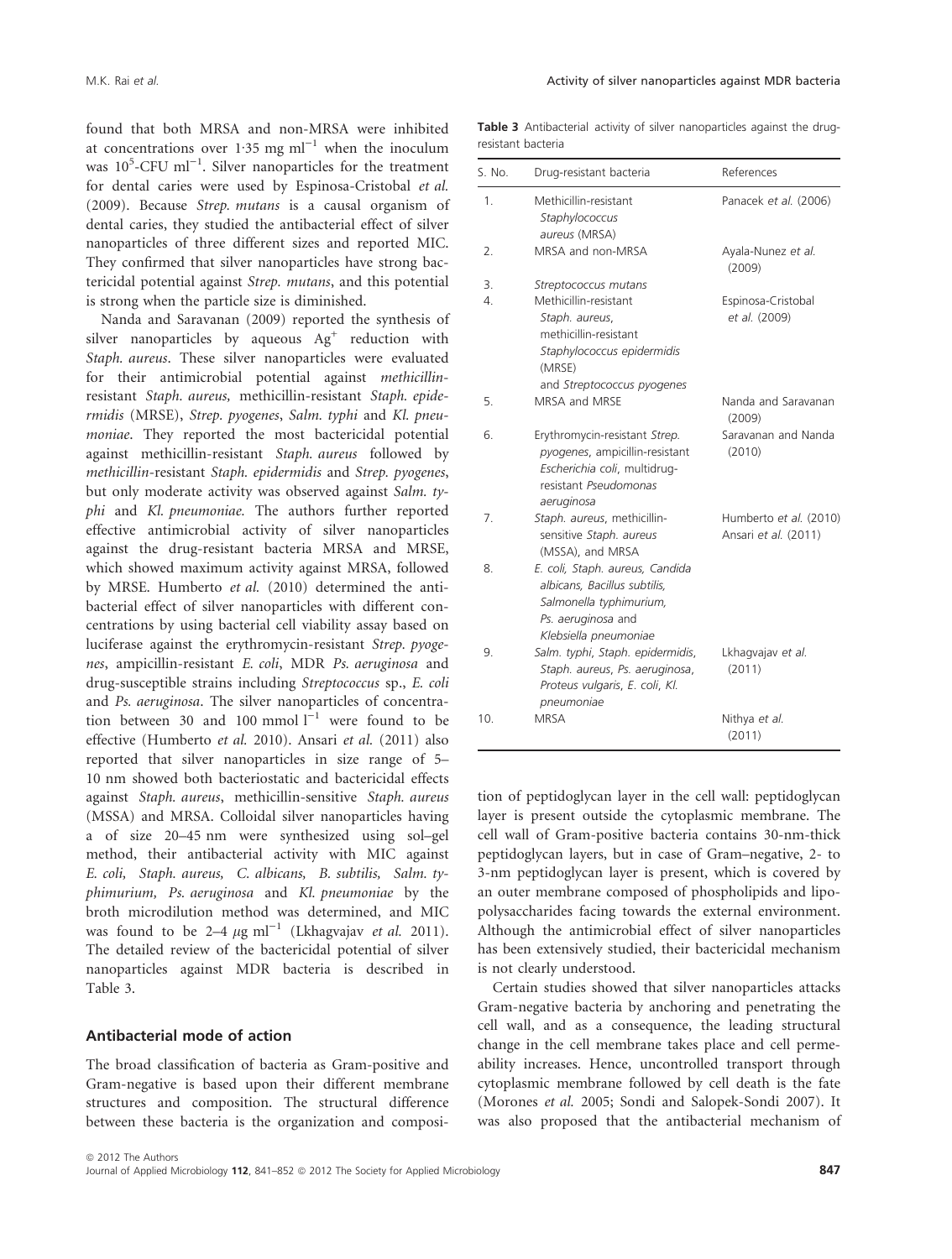silver nanoparticles is attributable to the formation of free radicals, which is subsequently followed by free radicalinduced membrane damage (Kim et al. 2007).

Morones et al. (2005) proposed the theory on the basis of the silver ions' tendency of interacting strongly with thiol groups in vital enzymes and phosphorus-containing bases, stating that the damage could be caused by interactions of silver nanoparticles with compounds such as DNA. This interaction may prevent cell division and DNA replication, ultimately leading to cell death. However, there was no DNA damage observed in the experiment carried out (Hwang et al. 2008). Shrivastava et al. (2008) proposed that silver nanoparticles modulate the phosphotyrosine profile of putative bacterial peptides that can affect cellular signalling, which leads to growth inhibition in bacteria. Hwang et al. (2008) studied the stress-specific bioluminescent bacteria and proposed a synergistic toxic effect of the silver nanoparticles and the silver ions produced. They observed that ions move into the cells and lead to the production of reactive oxygen species. Furthermore, owing to the membrane damage caused by nanoparticles, the cells cannot effectively extrude the silver ions and limit their effect (Hwang et al. 2008).

A study of the antibacterial activity of silver nanoparticles against Gram-negative bacteria was carried out by Morones *et al.* (2005); which suggested that silver nanoparticles disturb the cell function by attaching to the surface of the cell membrane, penetrating in bacteria, followed by subsequent release of silver ions. Silver nanoparticles are the effective killing agent of broad spectrum of Gram-negative bacteria such as Acinetobacter, Escherichia, Pseudomonas, Salmonella and Vibrio, Gram-positive bacteria such as Bacillus, Clostridium, Enterococcus, Listeria, Staphylococcus and Streptococcus and antibiotic-resistant bacteria such as methicillin- and vancomycinresistant Staphylococcus aureus (MRSA and VRSA) and methicillin-resistant Ent. faecium by preventing biofilm formation. Biofilm is a self-secreted extracellular polysaccharide matrix, made up of surface-attached aggregates of micro-organisms. Biofilm acts as an efficient barrier against antimicrobial agents and the host immune system and protect the bacterial colony. It was observed that silver nanoparticles inhibit the formation of biofilms (Percival et al. 2007).

Klueh et al. (2000) proposed that silver nanoparticles inhibit bacterial growth by inactivating the proteins. Silver atoms bind to thiol groups  $(-SH)$  in enzymes, which deactivates the enzymes. Silver alters the function of compounds in cell membrane, which is important in transmembrane energy generation and ion transport, by forming a stable S-Ag bond with the thiol group of the compounds. Silver acts as a catalyst in the formation of disulfide bonds in the reaction of oxygen molecules in the cell and hydrogen atoms of thiol groups (R-S-S-R). Silver catalysed the formation of disulfide bonds responsible for the change in shape and structure of cellular enzymes, which affects their function. It was found that treatment of cells with 900 ppb  $Ag<sup>+</sup>$  solution affects the expression of certain important protein and enzymes such as 30S ribosomal subunit, succinyl co A synthetase, maltose transporter (MalK) and fructose bisphosphate adolase. It was also thought that silver ions bind to the 30S ribosomal subunit, deactivate the ribosome complex and prevent protein translation. The succinyl coenzyme A synthetase, an important enzyme involved in the TCA cycle, found to be downregulated upon treatment with  $Ag^{+87}$ . Thus, the proteins, which play important role in aspects of cell, are affected by the silver nanoparticles, leading to bacterial cell death (Yamanaka et al. 2005). Klueh et al. (2000) hypothesized that bactericidal activity of the silver nanoparticles is attributable to the  $Ag<sup>+</sup>$  ions, which enter the cell and intercalate between the purine and pyrimidine base of DNA. These base pairs showed disturbing effect on the hydrogen bonding between the two antiparallel strands, leading to denaturation of DNA molecule (Klueh et al. 2000). All the multiactional behaviours of silver nanoparticles against bacteria are shown in Fig. 1.

# Factors influencing the bactericidal effect of silver nanoparticles

#### Size

Change in reactivity and properties of nanoparticles is attributable to their small size, compared with bulk matter. The smaller the size, the larger the surface-area-tovolume ratio; hence, obviously the bactericidal activity of



Figure 1 Silver nanoparticles showing multiple bactericidal actions.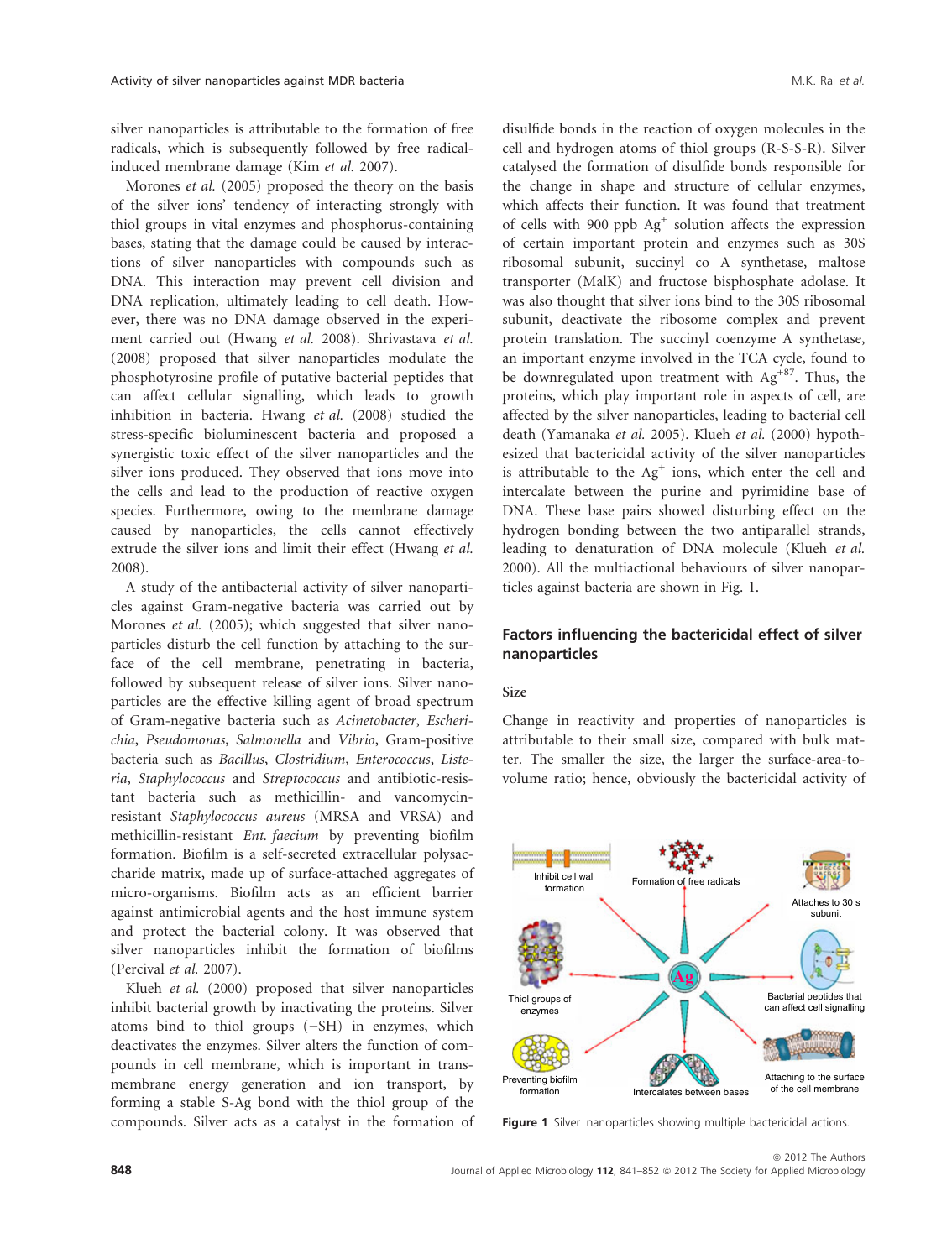silver nanoparticles is affected by the size of the nanoparticles. Depending on the size of the nanoparticles, large surface area comes in contact with the bacterial cells to provide a higher percentage of interaction than bigger particles. Reactivity of nanoparticles is enhanced by the electronic effect produced by the interaction of nanoparticles with bacterial surface, and nanoparticles smaller than 10 nm have high percentage of interaction with bacteria. Thus, the bactericidal effect of silver nanoparticles is size dependent (Morones et al. 2005; Raimondi et al. 2005). The size dependency of bactericidal potential of nanoparticles was studied by Panacek et al. (2006), who reported that the nanoparticles of size 25 nm possessed highest antibacterial activity.

# Shape

The bactericidal potential of nanoparticles is also influenced by their shapes, which is shown by studying the bacterial growth inhibition by differentially shaped nanoparticles (Morones et al. 2005). In another study, Pal et al. (2007) reported the effect of spherical, rod and triangular nanoparticles synthesized by citrate reduction against E. coli at different concentrations. It was found that triangular nanoparticles are more active than spherical nanoparticles, which are again more active than rodshaped nanoparticles against E. coli (Pal et al. 2007). Thus, antibacterial activities of silver nanoparticles are influenced by shape also.

# Concentration

Morones et al. (2005) performed the study of bactericidal effect of silver nanoparticles of size 1–100 nm on Gramnegative bacterium E. coli. They analysed the interaction of silver nanoparticles with bacteria by growing the bacterial cells up to mid-log phase, measuring OD at 595 nm, studied the effect of different concentrations of silver on bacterial growth and concluded that concentration up to 75  $\mu$ g ml<sup>-1</sup> was sufficient for bacterial growth but above that, there was no significant bacterial growth (Morones et al. 2005).

#### Dose

Synthesis of silver nanoparticles of size 10–15 nm and the dose-dependent effect on the Gram-negative and Grampositive bacteria were studied. They found that activity of silver nanoparticles is dose dependent and silver nanoparticles have noticeable bactericidal activity against Gram-negative bacteria compared to the Gram-positive organisms (Shrivastava et al. 2008).

## **Conclusions**

Continuous increase in resistance to drug/antibiotics in human pathogens leads to the re-emergence of MDR pathogens and parasites. Infections caused by such pathogens require a multiple treatment, containing broad-spectrum antibiotics. In fact, these treatments are less effective, more toxic and also expensive. Nanotechnology provides a good platform to overcome the problem of resistance, with the help of the silver nanoparticles. Since the ancient time, antimicrobial efficacy of silver was reported in Ayurveda and homoeopathy. The bactericidal potential can be increased by manipulating the size at nanolevel, leading to increased surface-area-tovolume ratio and also by changing the chemical and physical properties. Silver nanoparticles of size 10– 100 nm have strong bactericidal potential against both Gram-positive and Gram-negative bacteria. Therefore, silver nanoparticles having bactericidal potential would be used as powerful weapons against the MDR bacteria such as Ps. aeruginosa, ampicillin-resistant E. coli, erythromycinresistant Strep. pyogenes, MRSA and VRSA.

# References

- Abraham, E.P. and Chain, E. (1940) An enzyme from bacteria able to destroy Penicillin. Nature 146, 837.
- Ahmad, Z., Pandey, R., Sharma, S. and Khuller, G.K. (2005) Alginate nanoparticles as antituberculosis drug carriers: formulation development, pharmacokinetics and therapeutic potential. Indian J Chest Dis Allied Sci 48, 171–176.
- Ansari, M.A., Khan, H.M., Khan, A.A., Malik, A., Sultan, A., Shahid, M., Shujatullah, F. and Azam, A. (2011) Evaluation of antibacterial activity of silver nanoparticles against MSSA and MSRA on isolates from skin infections. Biol Med 3, 141–146.
- Atiyeh, B.S., Costagliola, M., Hayek, S.N. and Dibo, S.A. (2007) Effect of silver on burn wound infection control and healing: review of the literature. Burn 33, 139–148.
- Ayala-Nunez, N.V., Villegas, H.H.L., Turrent, L.C.I. and Padilla, C.R. (2009) Silver nanoparticles toxicity and bactericidal effect against methicillin resistant Staphylococcus aureus: nanoscale does matter. Nanobiotechnology 5, 2–9.
- Baker, C., Pradhan, A., Pakstis, L., Pochan, D.J. and Shah, S.I. (2005) Synthesis and antibacterial properties of silver nanoparticles. J Nanosci Nanotechnol 2, 244–249.
- Bellinger, C.G. and Conway, H. (1970) Effects of silver nitrate and sulfamylon on epithelial regeneration. Plast Reconstr Surg 45, 582–585.
- Bhol, K.C., Alroy, J. and Schechter, P.J. (2004) Anti-inflammatory effect of topical nanocrystalline silver cream on allergic contact dermatitis in a guinea pig model. Clin Exp Dermatol 29, 282–287.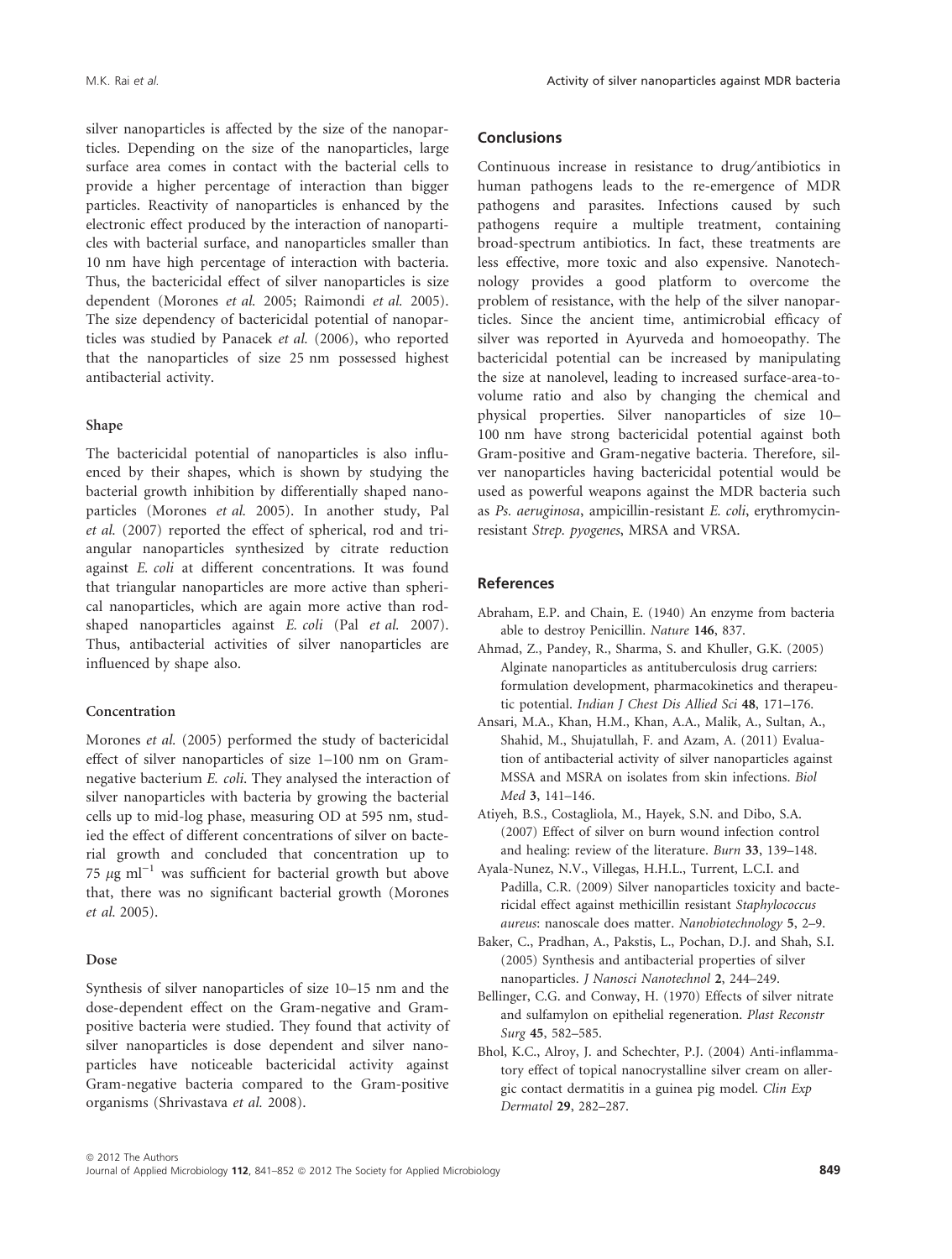- Birla, S.S., Tiwari, V.V., Gade, A.K., Ingle, A.P., Yadav, A.P. and Rai, M.K. (2009) Fabrication of silver nanoparticles by Phoma glomerata and its combined effect against Escherichia coli, Pseudomonas aeruginosa and Staphylococcus aureus. Lett Appl Microbiol 48, 173–179.
- Biyela, P.T., Lin, J. and Bezuidenhout, C.C. (2004) The role of aquatic ecosystems as reservoirs of antibiotic resistant bacteria and antibiotic resistance genes. Water Sci Technol 50, 45–50.
- Bonde, S.R., Rathod, D.P., Ingle, A.P., Ade, R.B., Gade, A.K. and Rai, M.K. (2012) Murraya koenigii-mediated synthesis of silver nanoparticles and its activity against three human pathogenic bacteria. Nanosci Meth 1, 25–36.
- Butkus, M.A., Labare, M.P., Starke, J.A., Moon, K. and Talbot, M. (2004) Use of aqueous silver to enhance inactivation of coliphage MS-2 by UV disinfection. Appl Environ Microbiol 70, 2848–2853.
- Castellano, J.J., Shafii, S.M., Ko, F., Donate, G., Wright, T.E., Mannari, R.J., Payne, W.G., Smith, D.J. et al. (2007) Comparative evaluation of silver-containing antimicrobial dressings and drugs. Int Wound J 4, 14–22.
- Cebrian, L.E., Sirvent, J.C., Rodriguez, D., Ruiz, M. and Royo, G. (2003) Characterisation of Salmonella spp. mutants produced by exposure to various fluoroquinolones. Int J Antimicrob Agents, 22, 134–139.
- Chen, X. and Schluesener, H.J. (2008) Nano-silver: a nanoproduct in medical application. Toxicol Lett 176, 1–12.
- Chopra, I. (2007) The increasing use of silver-based products as antimicrobial agents: a useful development or a cause for concern. J Antimicrob Chemother 59, 587–590.
- De Souza, A., Mehta, D. and Leavitt, R.W. (2006) Bactericidal activity of combinations of silver–water dispersion with 19 antibiotics against seven microbial strains. Curr Sci, 91, 926–929.
- Duran, N., Marcarto, P.D., De Souza, G.I.H., Alves, O.L. and Esposito, E. (2007) Antibacterial effect of silver nanoparticles produced by fungal process on textile fabrics and their effluent treatment. J Biomed Nanotechnol 3, 203–208.
- Espinosa-Cristobal, L.F., Martinez-Castanon, G.A., Martinez-Martinez, R.E., Loyola-Rodriguez, J.P., Patino-Marin, N., Reyes-Macias, J.F. and Ruiz, F. (2009) Antibacterial effect of silver nanoparticles against Streptococcus mutans. Mater Lett 63, 2603–2606.
- Falagas, M.E., Grammatikos, A.P. and Michalopoulos, A. (2008) Potential of old-generation antibiotics to address current need for new antibiotics. Expert Rev Anti Infect Ther 6, 593–600.
- Feng, Q.L., Wu, J., Chen, G.Q., Cui, F.Z., Kim, T.N. and Kim, J.O. (2000) Mechanistic study of the antibacterial effect of silver ions on Escherichia coli and Staphylococcus aureus. J Biomed Mater Res 52, 662–668.
- Gade, A., Gaikwad, S., Tiwari, V., Yadav, A., Ingle, A. and Rai, M. (2010) Biofabrication of silver nanoparticles by Opuntia ficus-indica: in vitro antibacterial activity and study of the

mechanism involved in the synthesis. Curr Nanosci 6, 370– 375.

- Gajbhiye, M., Kesharwani, J., Ingle, A., Gade, A. and Rai, M. (2009) Fungus-mediated synthesis of silver nanoparticles and their activity against pathogenic fungi in combination with fluconazole. Nanomedicine 5, 382–386.
- Geethalakshmi, R. and Sarada, D.V.L. (2010) Synthesis of plant-mediated silver nanoparticles using Trianthema decandra extract and evaluation of their anti microbial activities. Int J Eng Sci Technol 2, 970–975.
- Gemmell, C.G., Edwards, D.I. and Frainse, A.P. (2006) Guidelines for the prophylaxis and treatment of methicillin-resistant Staphylococcus aureus (MRSA) infections in the UK. J Antimicrob Chemother 57, 589–608.
- Gong, P., Li, H., He, X., Wang, K., Hu, J., Tan, W., Tan, S. and Zhang, X.Y. (2007) Preparation and antibacterial activity of Fe<sub>3</sub>O<sub>4</sub>@Ag nanoparticles. Nanotechnology 18, 604–611.
- Govindaraju, K., Tamilselvan, S., Kiruthiga, V. and Singaravelu, G. (2010) Biogenic silver nanoparticles by Solanum torvum and their promising antimicrobial activity antimicrobial activity of silver nanoparticles. J. Biopest. 3, 394–399.
- Gu, H., Ho, P.L., Tong, E., Wang, L. and Xu, B. (2003) Presenting vancomycin on nanoparticles to enhance antimicrobial activities. Nano Lett 3, 1261–1263.
- Hernane, S.B., Regiani, T., Marques, R.F.C., Lustri, W.R., Messaddeq, Y. and Ribeiro, S.J.L. (2011) Antimicrobial bacterial cellulose-silver nanoparticles composite membranes. J. Nanomate. 721, 631–639.
- Hooper, D.C. (2000) Mechanisms of action and resistance of older and newer fluoroquinolones. Clin Infect Dis 31, S24– S28.
- Humberto, H., Lara, V., Ayala-Nunez, N.V., Carmen, L.D., Ixtepan, T. and Cristina, R.P. (2010) Bactericidal effect of silver nanoparticles against multidrug-resistant bacteria. World J Microbiol Biotechnol 26, 615–621.
- Hwang, E.T., Lee, J.H., Chae, Y.J., Kim, Y.S., Kim, B.C., Sang, B. and Gu, M.B. (2008) Analysis of the toxic mode of action of silver nanoparticles using stress-specific bioluminescent bacteria. Small 4, 746–750.
- Ingle, A., Gade, A., Pierrat, S., Sonnichsen, C. and Rai, M. (2008) Mycosynthesis of silver nanoparticles using the fungus Fusarium acuminatum and its activity against some human pathogenic bacteria. Curr Nanosci 4, 141–144.
- Jun, J., Yuan-Yuan, D., Shao-hai, W., Shao-feng, Z. and Zhongyi, W. (2007) Preparation and characterization of antibacterial silver-containing nanofibers for wound dressing applications. J US China Med Sci 4, 52–54.
- Kawahara, K., Tsuruda, K., Morishita, M. and Uchida, M. (2000) Antibacterial effect of silver zeolite on oral bacteria under anaerobic condition. Dent Mater 16, 452–455.
- Kim, J.S., Kuk, E., Yu, K.N., Kim, J.H., Park, S.J., Lee, H.J., Jeong, D.H. and Cho, M.H. (2007) Antimicrobial effects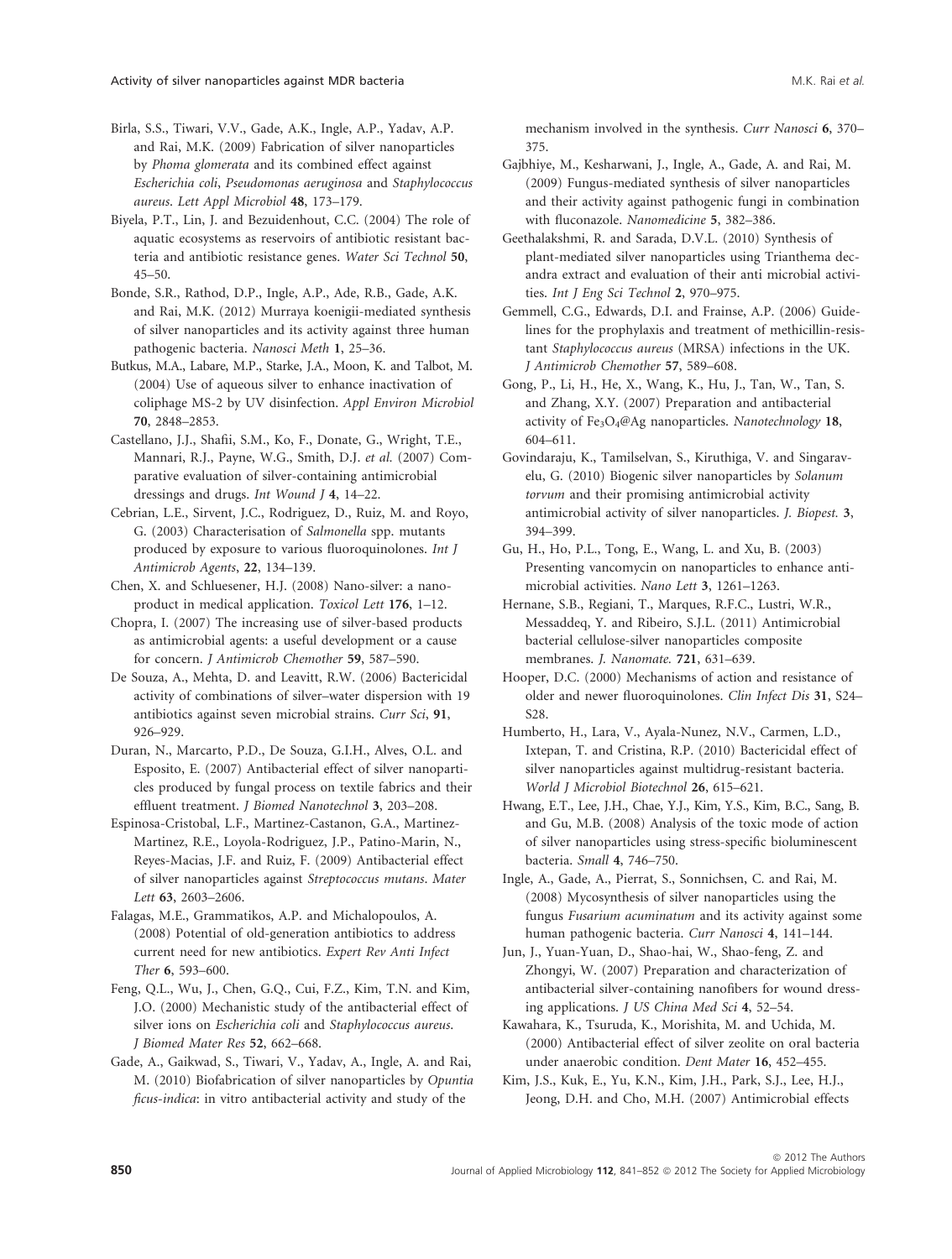of silver nanoparticles. Nanomed Nanotechnol Biol Med 3, 95–101.

Ki-Young, N. (2011) In vitro antimicrobial effect of the tissue conditioner containing silver nanoparticles. J Adv Prosthodont 3, 20–24.

Klueh, U., Wagner, V., Kelly, S., Johnson, A. and Bryers, J.D. (2000) Efficacy of silver-coated fabric to prevent bacterial colonization and subsequent device-based biofilm formation. J Biomed Mater Res 53, 621–631.

Knetsch, M.L.W. and Leo, H.K. (2011) New strategies in the development of antimicrobial coatings: the example of increasing usage of silver and silver nanoparticles. Polymers 3, 340–366.

Kotra, L.P., Haddad, J. and Mobashery, S. (2000) Aminoglycosides: perspectives on mechanisms of action and resistance and strategies to counter resistance. Antimicrob Agents Chemother 44, 3249–3256.

Landsdown, A.B.G. (2002) Silver I: its antibacterial properties and mechanism of action. J Wound Care 11, 125–138.

Lkhagvajav, N., Yasab, I., Çelikc, E., Koizhaiganova, M. and Saria, O. (2011) Antimicrobial activity of colloidal silver nanoparticles prepared by sol gel method. Dig J Nanomater Biostruct 6, 149–154.

Lok, C.N., Ho, C.M., Chen, R., He, Q.Y., Yu, W.Y., Sun, H., Kwong-Hang, P., Chiu, T.J. et al. (2006) Proteomic analysis of the mode of antibacterial action of silver nanoparticles. J Proteome Res 5, 916–924.

Maneerung, T., Tokura, S. and Rujiravanit, R. (2008) Impregnation of silver nanoparticles into bacterial cellulose for antimicrobial wound dressing. Carbohydr Polym 72, 43–51.

Maple, P.A.C., Hamilton-Miller, J.M.T. and Brranfltt, W. (1992) Comparison of the in-vitro activities of the topical antimicrobials azelaic and, nitroforazone, silver sulphadiazine and mupirocin against methicillin-resistant Staphylococcus aureus. J Antimicrob Chemother 29, 661–668.

Marcato, P.D. and Duran, N. (2008) New aspects of nanopharmaceutical delivery systems. J Nanosci Nanotechnol 8, 2216–2229.

Matsumura, Y., Yoshikata, K., Kunisaki, S.I. and Tsuchido, T. (2003) Mode of bactericidal action of silver zeolite and its comparison with that of silver nitrate. Appl Environ Microbiol 69, 4278–4281.

Mcdonnell, G. and Russell, D. (1999) Antiseptics and disinfectants: activity, action, and resistance. Clin Microbiol Rev 12, 147–179.

Morones, J.R., Elechiguerra, J.L., Camacho, A. and Ramirez, J.T. (2005) The bactericidal effect of silver nanoparticles. Nanotechnology 16, 2346–2353.

Moyer, C.A., Brentano, L., Gravens, D.L., Margraf, H.W. and Monafo, W.W. (1965) Treatment of large human burns with 0.5% silver nitrate solution. Arch Surg 90, 812–867.

Namasivayam, S.K.R., Ganesh, S. and Avimanyu, B. (2011) Evaluation of anti-bacterial activity of silver nanoparticles synthesized from Candida glabrata and Fusarium oxysporum. Int J Med Res 1, 131–136.

Nanda, A. and Saravanan, M. (2009) Biosynthesis of silver nanoparticles from Staphylococcus aureus and its antimicrobial activity against MRSA and MRSE. Nanomedicine 5, 452–456.

Nithya, G.N., Shepangam, H. and Balaji, S. (2011) Biosynthesis of silver nanoparticle and its antibacterial activity. Arch Appl Sci Res 3, 377–380.

Oberdorster, G., Maynard, A., Donaldson, K., Castranova, V., Fitzpatrick, J. and Ausman, K. (2005) Nanotoxicology: an emerging discipline evolving from studies of ultrafine particles. Part Fibre Toxicol 2, 38–43.

Pal, S., Tak, Y.K. and Song, J.M. (2007) Does the antibacterial activity of silver nanoparticles depend on the shape of the nanoparticle? A study of the gram-negative bacterium Escherichia coli. Appl Environ Microbiol 27, 1712–1720.

Panacek, A., Kvitek, L., Prucek, R., Kolar, M., Vecerova, R., Pizurova, N., Sharma, V.K., Nevecna, T. et al. (2006) Silver colloid nanoparticles: synthesis, characterization, and their antibacterial activity. J Phys Chem 110, 16248–16253.

Percival, S.L., Bowler, P.G. and Dolman, J. (2007) Antimicrobial activity of silver-containing dressings on wound microorganisms using an in vitro biofilm model. Int Wound J, 4, 186–191.

Poole, K. (2004) Resistance to beta-lactam antibiotics. Cell Mol Life Sci 61, 2200–2223.

Rai, M., Yadav, A. and Gade, A. (2009) Silver nanoparticles as a new generation of antimicrobials. Biotechnol Adv 27, 76– 83.

Raimondi, F., Scherer, G.G., Kotz, R. and Wokaun, A. (2005) Nanoparticles in energy technology: examples from electrochemistry and catalysis. Angew Chem Int Ed Engl 44, 2190–2209.

Saravanan, M. and Nanda, A. (2010) Extracellular synthesis of silver bionanoparticles from Aspergillus clavatus and its antimicrobial activity against MRSA and MRSE. Coll Surfaces B Biointerfaces 77, 214–218.

Shahverdi, A.R., Fakhimi, A., Shahverdi, H.R. and Minaian, S. (2007) Synthesis and effect of silver nanoparticles on the antibacterial activity of different antibiotics against Staphylococcus aureus and Escherichia coli. Nanomedicine 3, 168–171.

Shrivastava, S., Bera, T., Roy, A., Singh, G., Ramachandrarao, P. and Dash, D. (2008) Characterization of enhanced antibacterial effects of novel silver nanoparticles. Nanotechnol. 18, 103–112.

Silvestry-Rodriguez, N., Sicairos-Ruelas, E.E., Gerba, C.P. and Bright, K.R. (2007) Silver as a disinfectant. Rev Environ Contam Toxicol 191, 23–45.

Singh, R. and Singh, N.H. (2011) Medical applications of nanoparticles in biological imaging, cell labeling, antimicrobial agents, and anticancer nanodrugs. J Biomed Nanotechnol 7, 489–503.

Slonczewski, J. and Foster, J. (2009) Microbiology: An Evolving Science. New York: W.W. Norton & Company.

Journal of Applied Microbiology 112, 841-852 © 2012 The Society for Applied Microbiology **851**